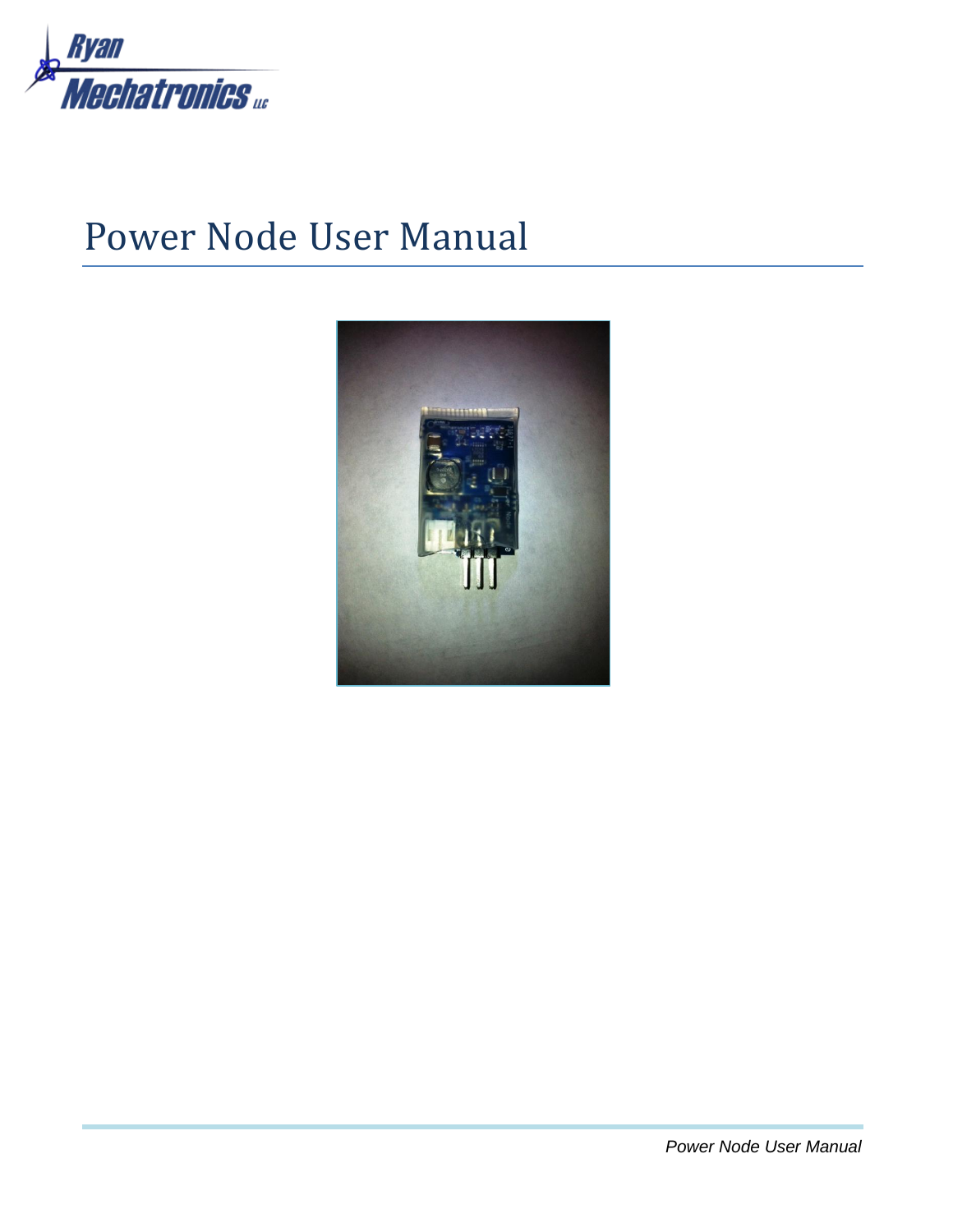### **Table of Contents**

### **Contents**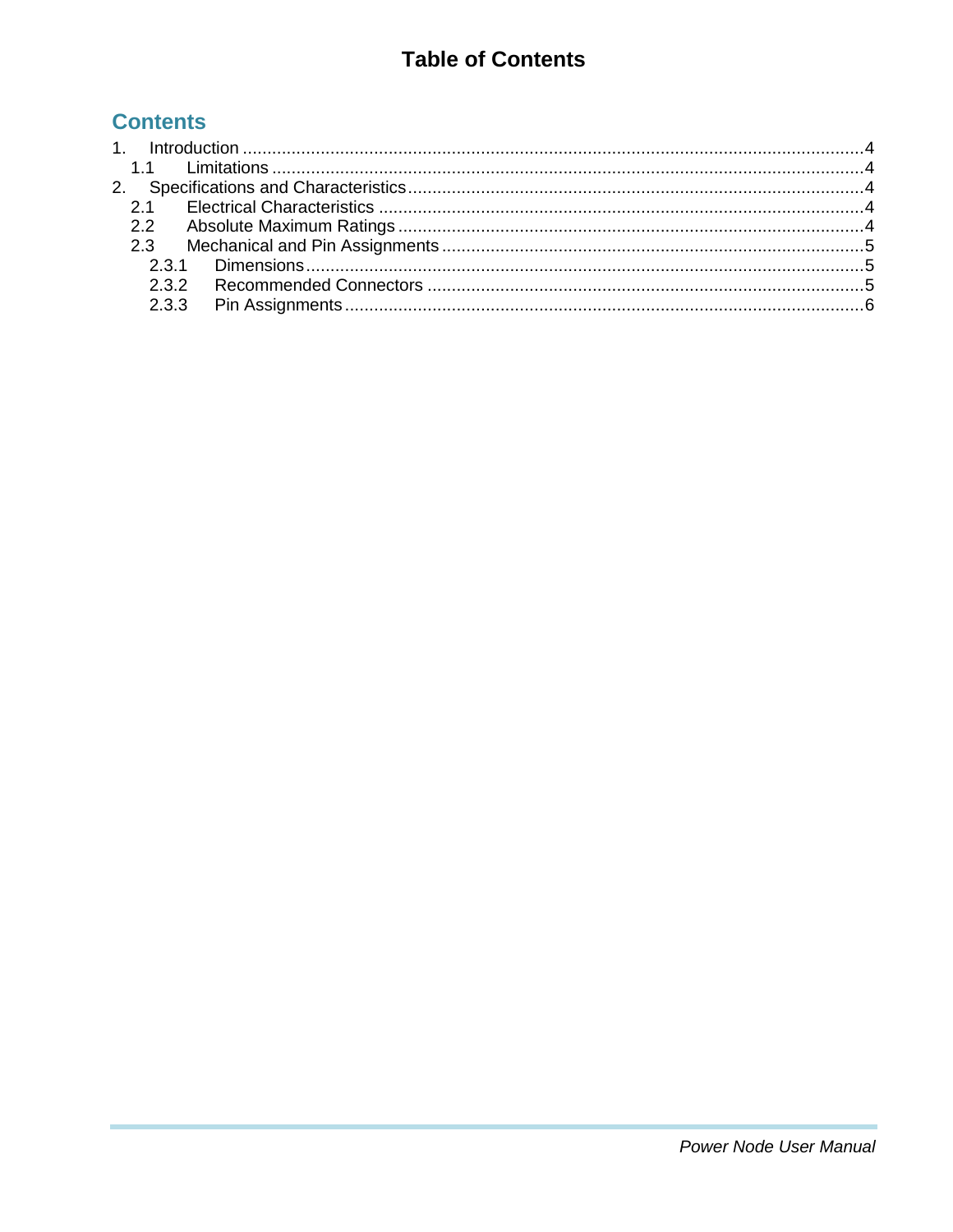#### **Release Notes**

| <b>Title</b>           | <b>Power Node</b>         |             |                          |
|------------------------|---------------------------|-------------|--------------------------|
| <b>Subtitle</b>        | Power Node User<br>Manual |             |                          |
| <b>Type</b>            | Manual                    |             |                          |
| <b>Document number</b> | <b>UM4000</b>             |             |                          |
| <b>Revision Index</b>  | <b>Date</b>               | <b>Name</b> | <b>Status / Comments</b> |
| <b>Initial Release</b> | 10/2011                   | <b>MR</b>   | Initial release          |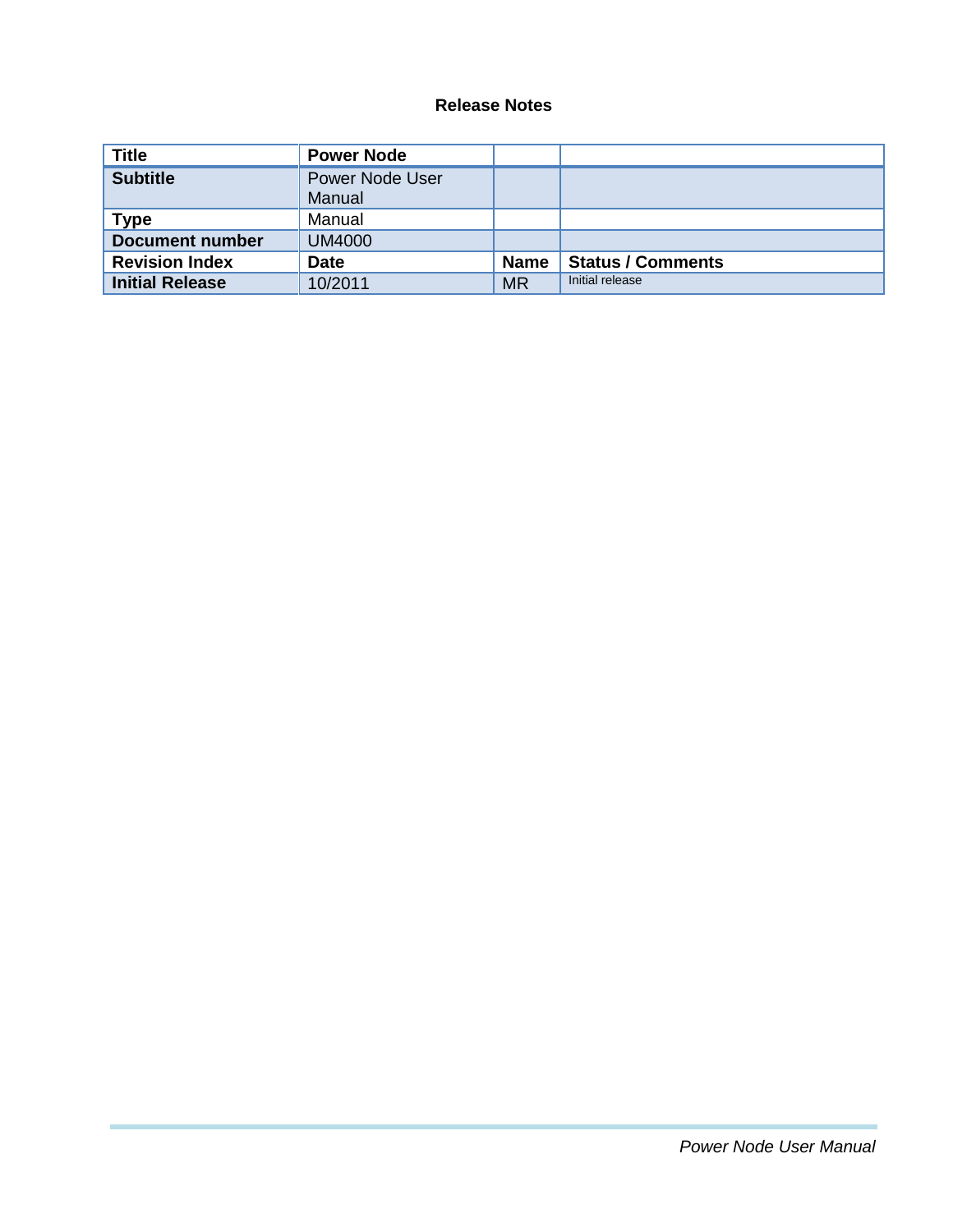#### **IMPORTANT DISCLAIMERS**

This document and the use of any information contained therein, is subject to the acceptance of the Ryan Mechatronics terms and conditions. They can be downloaded fro[m www.ryanmechatronics.com.](http://www.ryanmechatronics.com/)

Ryan Mechatronics LLC makes no warranties based on the accuracy or completeness of the contents of this document and reserves the right to make changes to specifications and product descriptions at any time without notice.

Ryan Mechatronics LLC assumes no liability for damages or otherwise due to use of the information in this document or application of any device described in this document.

Ryan Mechatronics LLC stresses end user compliance with all applicable laws and regulations when using devices of this nature. Use by an end user in violation of any applicable laws is automatic basis for termination of warranty, technical support and future sales.

Ryan Mechatronics LLC reserves all rights to this document and the information contained herein. Reproduction, use or disclosure to third parties without express permission is strictly prohibited.

Copyright © 2009 - 2011, Ryan Mechatronics LLC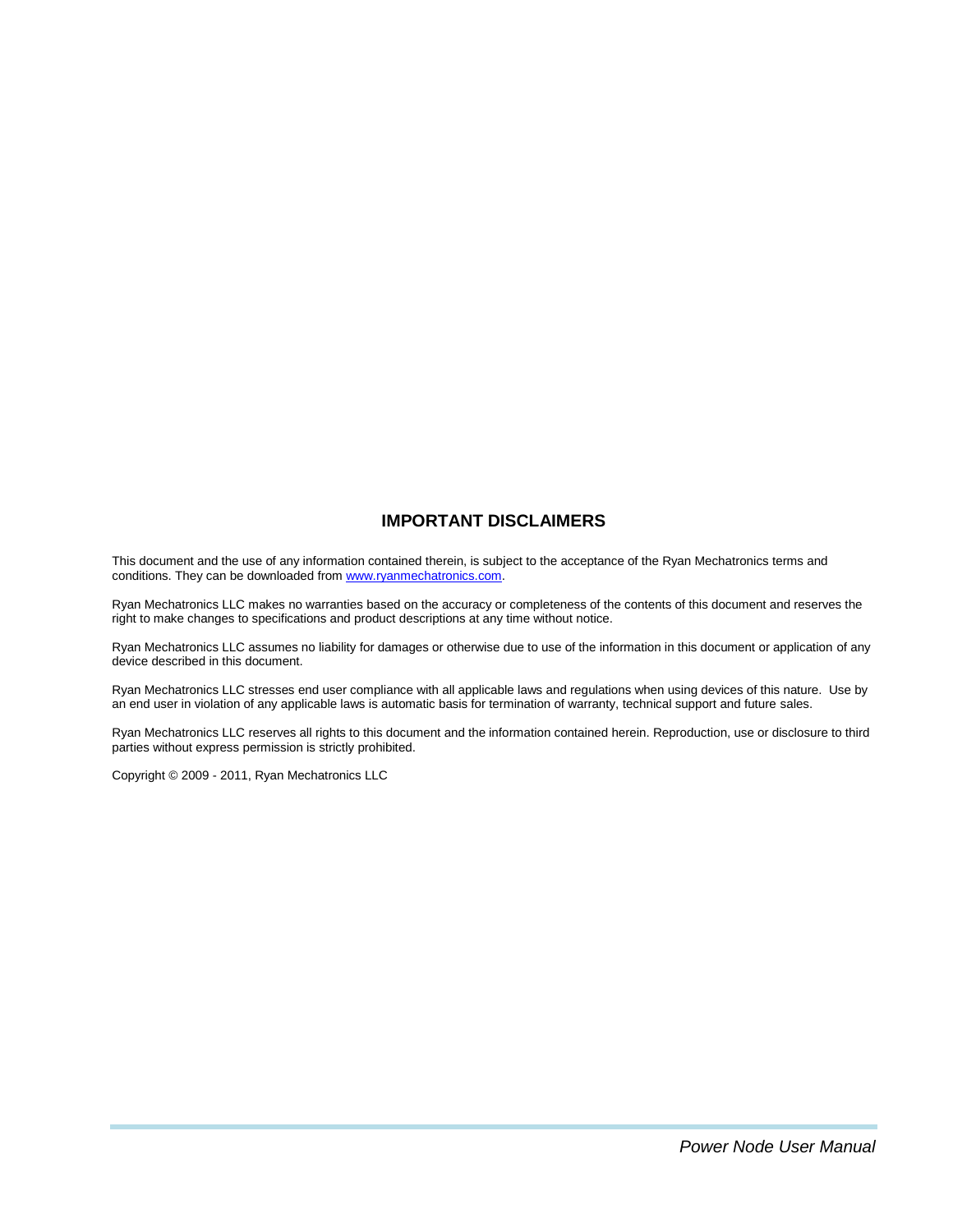# <span id="page-4-0"></span>**1. Introduction**

The Power Node is a switching voltage regulator designed for use with the Monkey platform, but viable for use in many applications.

### <span id="page-4-1"></span>**1.1 Limitations**

The unit is subject to both voltage input and current output ratings. Although the input is fused, damage can still occur to the unit.

# <span id="page-4-2"></span>**2. Specifications and Characteristics**

TBD

### <span id="page-4-3"></span>**2.1 Electrical Characteristics**

| <b>Characteristics</b> | <b>Conditions</b> | <b>Min</b> | <b>Typical Max</b> |     | <b>Units</b>              |
|------------------------|-------------------|------------|--------------------|-----|---------------------------|
| Voltage Input          |                   | 6.5        | 11                 | 32  |                           |
| Voltage output         |                   | 4.95       | 5.1                | 5.2 |                           |
| Current output         |                   |            |                    | າ   | $\boldsymbol{\mathsf{A}}$ |

Specifications are subject to change at any time without notice

## <span id="page-4-4"></span>**2.2 Absolute Maximum Ratings**

| <b>Parameter</b>                                            | <b>Rating</b>                       |
|-------------------------------------------------------------|-------------------------------------|
| $V_{dd}$                                                    | $-0.3V$ to $+36V$                   |
| <b>Output Short-Circuit Duration</b><br>(Any Pin to Common) | TBD                                 |
| <b>Operating Temperature Range</b>                          | $-30^{\circ}$ C to $+85^{\circ}$ C  |
| Storage Temperature Range                                   | $-40^{\circ}$ C to $+125^{\circ}$ C |

Specifications are subject to change at any time without notice

Stresses above those listed under the Absolute Maximum Ratings may cause permanent damage to the device. This is a stress rating only; functional operation of the device at or near these or any other conditions above those indicated in the operational section of this specification is not implied. Exposure to absolute maximum rating conditions for extended periods of time may affect device reliability.

Drops onto hard surfaces can cause shocks of greater than 2000 *g* and can exceed the absolute maximum rating of the device. Exercise care during handling to avoid damage.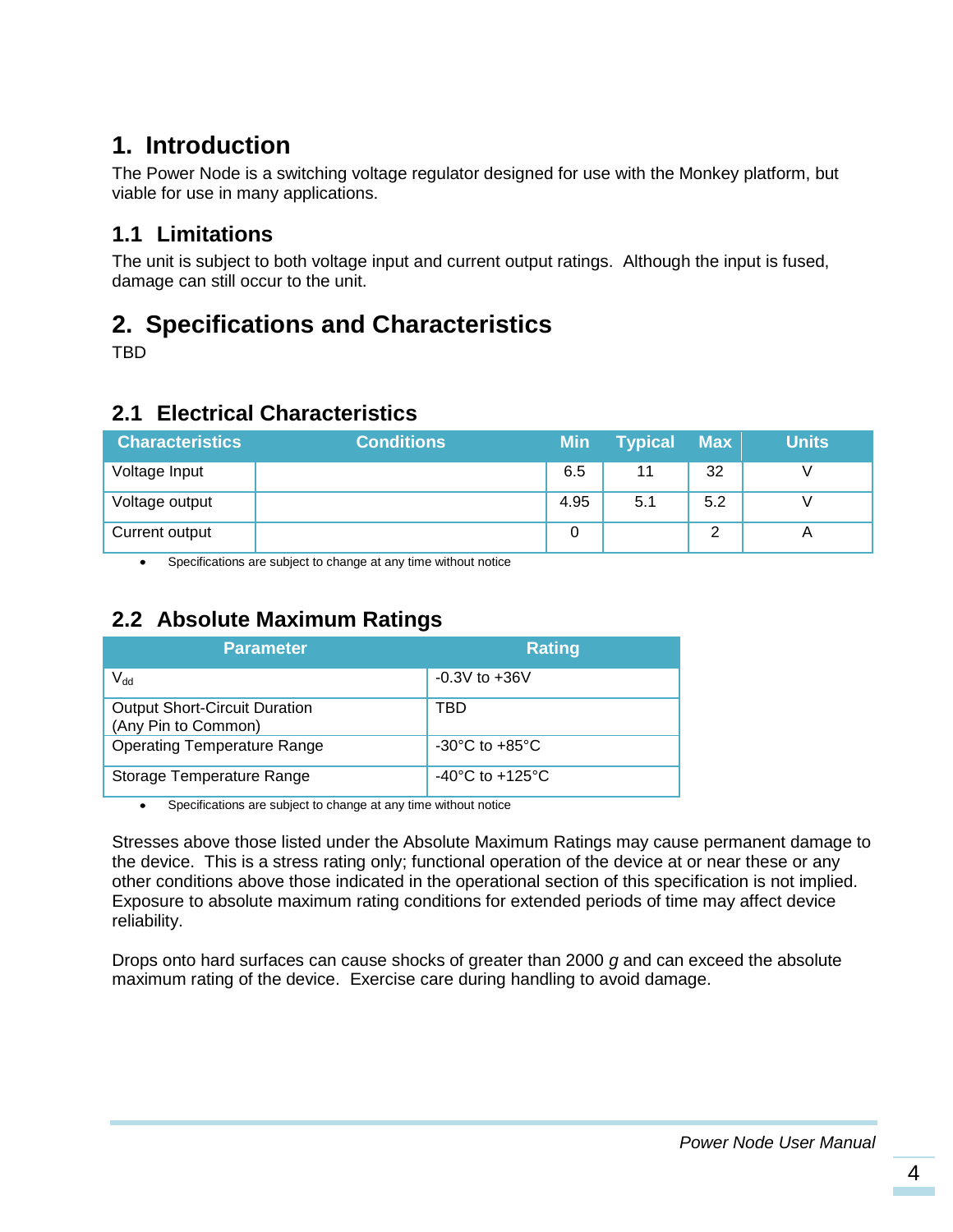### <span id="page-5-0"></span>**2.3 Mechanical and Pin Assignments**

#### <span id="page-5-1"></span>**2.3.1 Dimensions**



#### <span id="page-5-2"></span>**2.3.2 Recommended Connectors**

#### **2.3.2.1 Input Connector**

The main connector on the Power Node is a 2 pin JST connector. The connector is keyed to prevent accidental reverse voltage. Replacement cables can be ordered from Sparkfun, part number PRT-08670.



#### **2.3.2.2 Output Connector**

The output connector is a dual row, right angle 1/10 inch header. Top and bottom rows are identical. Pin out is shown below.